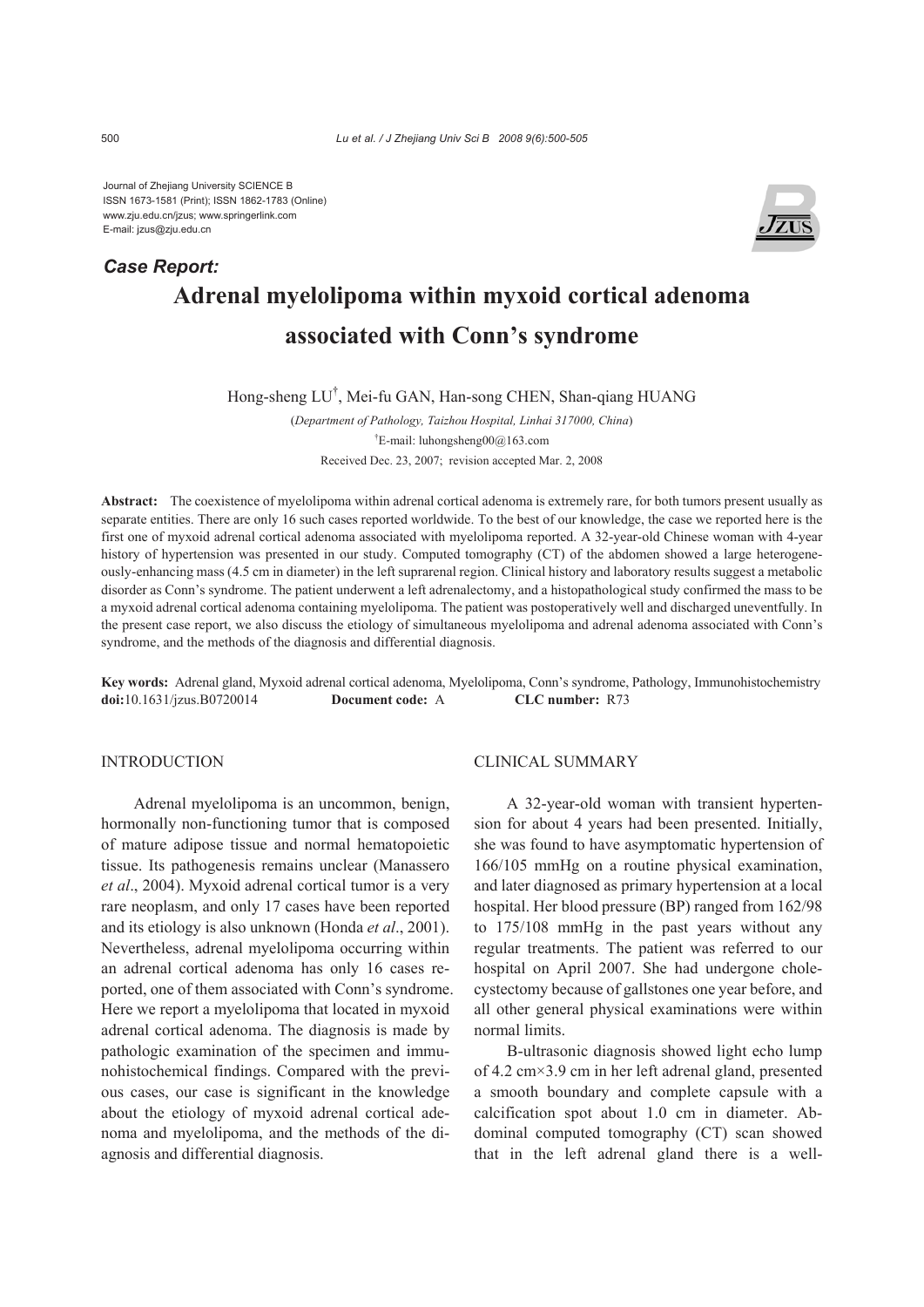circumscribed mass (4.5 cm in diameter) with small focal areas of high attenuation, which were consistent with calcification spot about  $1.2 \text{ cm} \times 1.0 \text{ cm}$  in size (Fig.1).



**Fig.1 CT scan shows a rounded low-density mass in the left adrenal gland, with small focal areas of high attenuation, which were consistent with calcification spot about 1.2 cm**×**1.0 cm in size** 

Endocrinological results showed that plasma aldosterone was significantly increased, 386.9 pg/ml on a standing position (normal ranges: 38.1~313.3 pg/ml) and 198.3 pg/ml on a lying position (normal ranges: 29.4~161.5 pg/ml). The plasma cortisol level was 9.7 μg/dl in the morning (normal ranges:  $8.7 \sim 22.4$  μg/dl) and 3.4 μg/dl in the evening (normal ranges:  $\leq$ 10.0 μg/dl). The serum noradrenaline and adrenaline levels were within normal limits, 6.22 ng/L and 4.50 ng/L, respectively. Other clinical laboratory findings including hemoglobin, white blood cell count, neutrophils, lymphocytes and eosinophils were 12.3 g/dl, 3800 mm<sup>-3</sup>, 38%, 47.0% and 0.0%, respectively. Serum kalium was 3.3 mmol/L, a little lower than normal.

Based on medical history, physical examination, and laboratory results, sufficient evidence suggested that this patient had an adrenal tumor associated with Conn's syndrome.

The patient was then treated with retroperitoneal laparoscopic adrenalectomy of the left adrenal tumor on May 9, 2007. Following the surgery, she recovered quickly. Her BP readings were improved to the range of 120~130 mmHg in systolic phase and 72~83 mmHg in diastolic phase. She was discharge on May 15, 2007 when her BP was 118/80 mmHg.

She had been followed up for five months after tumor resection; her BP was within normal limits

(mean systolic BP 120 mmHg and mean diastolic BP 76 mmHg) and there was no evidence to suggest any other discomforts.

### PATHOLOGICAL FINDINGS

### **Macroscopic findings**

Grossly, the adrenal mass was  $5.0 \text{ cm} \times 4.5$ cm×2.0 cm and weighed 56.3 g. The surface was smooth without adhesion, shrinking with fibrous capsule formation. No normal adrenal tissue was identified. On the cut surface appeared yellow-greyish regions with gelatinous myxoid areas admixed with areas of firm and fibrous consistency. There was a darker red encapsulated tumor-like lesion (1.0 cm in diameter) centrally located within the tumor.

At light microscopy, the tumor was almost completely demarcated by a fibrous capsule, at the periphery of which atrophic adrenal gland parenchyma was partially found. The tumor was mostly characterized by a myxoid background containing cords and pseudoglandulars of medium-sized polygonal cells (Fig.2). The large amounts of extracellular mucous material were faintly stained by either Alcian blue (Fig.3) or periodic acid-Schiff (PAS). In limited areas (less than 25%), cell clusters having an amphophilic or clear cytoplasm were observed, which recalled the classical adrenocortical adenoma cells, but the myxoid background was still recognizable in these cytologically classical areas. The nuclei were usually centrally located and were round or oval. They had fine chromatin and generally lacked atypias, with the exception of an occasional single enlarged pleomorphic nucleus. No mitotic figures, necrosis or signs of invasive growth were observed.

The adrenal cortical tumor centrally included well-demarcated adipose tissue admixed with scattered islands of myelopoietic elements: erythroblasts, myeloid cell series and lymphocytic cells, and was eventually recognized as myelolipoma (Fig.4).

# **Immunohistochemical findings**

Immunohistochemical studies were done on paraffin-embedded sections with antibodies against epithelial membrane antigen (EMA) (clone E29 1/75; DakoCytomation, USA), cytokeratin (CK) (clone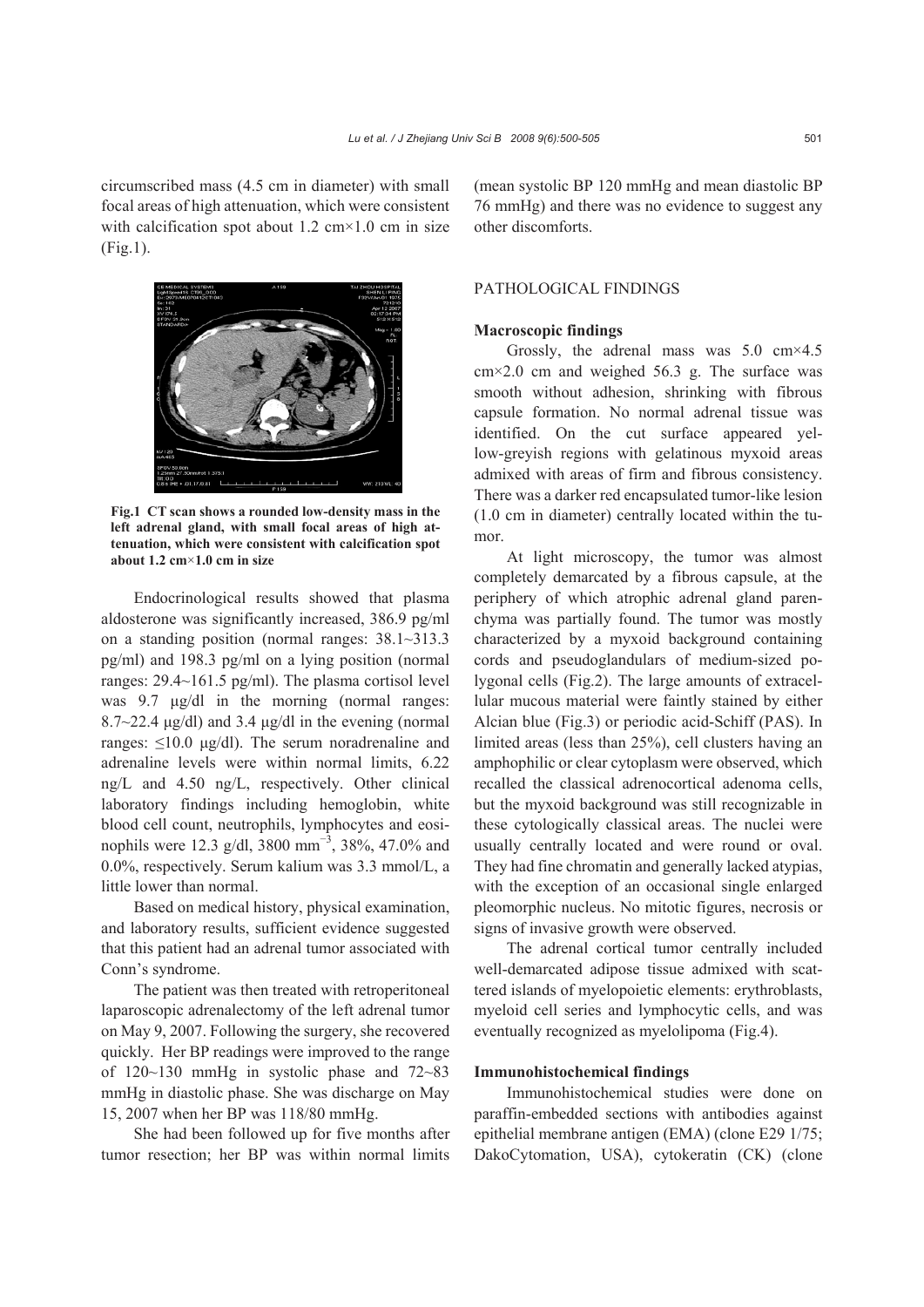AE1/AE3 1/100; DakoCytomation), vimentin (clone Vim384 1/100; DakoCytomation), synaptophysin (clone SVP38 1/100; Maixin-Bio, Fuzhou, China), chromogranin A (clone A3 1/100; Maixin-Bio), S-100 protein (polyclonal 1/1000; Maixin-Bio) and alpha-inhibin (clone R1 1/50; DakoCytomation). The



**Fig.2 The tumor characterized by an abundant myxoid background containing cords and pseudoglandulars of polygonal regular cells (H & E)**



**Fig.4 Photomicrograph of the intermediate of myelolipoma within the adrenal cortical adenoma. The myelolipoma is composed of mature adipose tissue and normal hematopoietic tissue**



**Fig.6 Immunoreactivity for alpha-inhibin. Positive cells were stained cytoplasm. The result showed that the tumor originated from the adrenal cortical source not medullary one (immunostaining)**

antibodies against vimentin, synaptophysin and alpha-inhibin were characteristic markers of adrenocortical adenoma. The results showed positive detection for vimentin, synaptophysin (Fig.5), and alpha-inhibin (Fig.6), and negative detection for S-100 protein, CK, EMA and chromogranin A.



**Fig.3 The tumor contained large amounts of extracellular mucous material that was positive when stained by Alcian blue**



**Fig.5 Immunoreactivity for synaptophysin. Positive cells were fine granular stained cytoplasm, which showed expression of neuroendocrine substance (immunostaining)**

# DISCUSSION

Adrenal myelolipomas are relatively uncommon, benign and biochemically non-functioning tumor, composed of variable admixture of mature adipose tissue and hematopoietic elements. Fewer than 200 cases have been described in the literature. The pathogenesis of adrenal myelolipoma remains unclear. Myxoid changes in adrenocortical tumors are extremely rare, only 17 cases reported. The coexistence of myelolipoma within adrenal cortical adenoma is extremely rare. Usually, both tumors present as sepa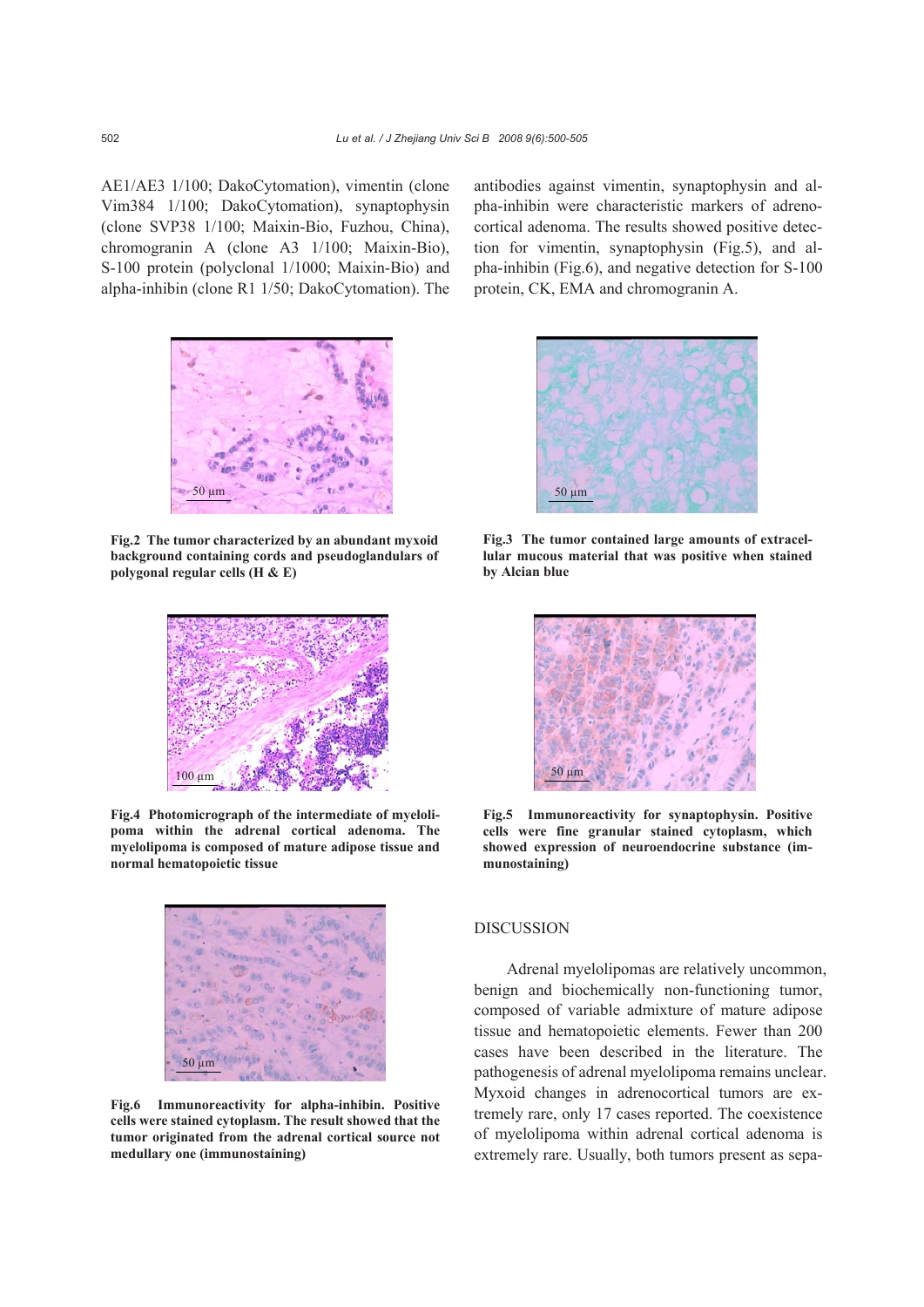rate entities. There are only 16 cases reported in the English, Japanese and Chinese literatures (Table 1). To the best of our knowledge, this is the first reported case of myelolipoma within a myxoid adrenal cortical adenoma.

On the mechanism for myxoid adrenal cortical adenoma and myelolipoma, Forsthoefel (1994) proposed that the formation of myxoid material might be due to a degenerative process, or production by stromal fibroblasts or tumor cells. On the other hand, the adrenal cortex has a mesodermal origin, as does connective tissue. These neoplasms can produce acidic mucopolysaccharides, which also arise from tissues of mesodermal origin. Similarly, adrenal cortical tumors might have the ability to produce connective tissue type mucins (Honda *et al*., 2001). Various theories of the etiology of adrenal myelolipoma had been presented. Olsson *et al*.(1973) suggested that the formation of necrotic tissue was the main stimulus in the pathogenesis of adrenal myelolipoma, because this neoplasm occurred in patients with severe burns, cancer and other kinds of chronic diseases in which there was a great release of necrotic tissue products. Ide *et al*.(2007) reported a case of myelolipoma associated with hyperthyroidism. They thought that thyroid hormones have important effects on development, growth, metabolism, and tumorigenesis of myelolipoma. At present views, probably involved are multiple factors including adrenal cortical metaplasia, embolism of bone marrow cells and development from embryonic rests.

We summarized the cases of myelolipoma within adrenal cortical adenoma ever reported (Table 1). There were 4 males and 13 females, with a ratio of approximately 1:3. The age at diagnosis ranged from 16 to 69 years (means 45.5 years). Thirteen out of the 17 patients had hormonal disturbances, namely, 11 Cushing's syndrome cases and 2 Conn's syndrome. Our case was the second one reported to be associated with Conn's syndrome. The tumor in 10 cases originated from the left adrenal gland. Most of the myelolipomas were smaller than 2.5 cm in diameter and the one in our patient presented  $1.2 \text{ cm} \times 1.0$ cm×1.0 cm in size. Table 1 also shows that adrenal myelolipoma within cortical adenoma, or within myxoid cortical adenoma, was more common in women than in men and developed most likely in the left adrenal gland. Most such patients had hormonal disturbances such as Cushing's syndrome and Conn's syndrome.

| Case No.       | Literatures              | Age (year) | <b>Sex</b>       | Myclolipoma size (cm)       | Side         | Endocrine dysfunction |
|----------------|--------------------------|------------|------------------|-----------------------------|--------------|-----------------------|
| 1              | Murayama et al., 1979    | 69         | M                | ND                          | R            | ND                    |
| 2              | Cho et al., 1984         | 50         | $\mathbf{F}$     | ND                          | L            | Cushing's syndrome    |
| 3              | Fujita et al., 1985      | 30         | $\mathbf F$      | ND                          | L            | Cushing's syndrome    |
| $\overline{4}$ | Vyberg and Sestoft, 1986 | 31         | $\mathbf F$      | ND                          | L            | Cushing's syndrome    |
| 5              | Saito et al., 1988       | 34         | $\mathbf F$      | ND                          | L            | Cushing's syndrome    |
| 6              | Miyake et al., 1992      | 42         | $\mathbf F$      | $0.6 \times 0.5 \times 0.5$ | R            | Cushing's syndrome    |
| 7              | Cormio et al., 1992      | 62         | F                | 0.15                        | L            | Conn's syndrome       |
| 8              | Han <i>et al.</i> , 1997 | 26         | F                | 2.3                         | L            | Cushing's syndrome    |
| 9              | Matsuda et al., 2004     | 29         | $\mathbf{F}$     | 0.1                         | R            | Cushing's syndrome    |
| 10             | Jiang and Huang, 2002    | 38         | $\mathbf{F}$     | 0.3                         | $\mathbb{R}$ | Non-functioning       |
| 11             | Vrezas et al., 2003      | 60         | M                | 2.5                         | $\mathbb{R}$ | Cushing's syndrome    |
| 12             | Manassero et al., 2004   | 64         | F                | ND                          | L            | Non-functioning       |
| 13             | Hisamatsu et al., 2004   | 67         | $\mathbf{F}$     | ND                          | L            | Cushing's syndrome    |
| 14             | Armand et al., 2004      | 58         | $\boldsymbol{F}$ | Small foci                  | $\mathbb{R}$ | Cushing's syndrome    |
| 15             | Ammoury et al., 2006     | 16         | M                | Peripheral foci             | $\mathbb{R}$ | Cushing's syndrome    |
| 16             | Ong et al., 2007         | 66         | М                | $1.5 \times 1.0 \times 1.0$ | L            | Non-functioning       |
| 17             | Present case             | 32         | F                | $1.2 \times 1.0 \times 1.0$ | L            | Conn's syndrome       |

**Table 1 The clinical characteristics of myelolipoma within adrenal cortical adenoma ever reported** 

ND: Not detected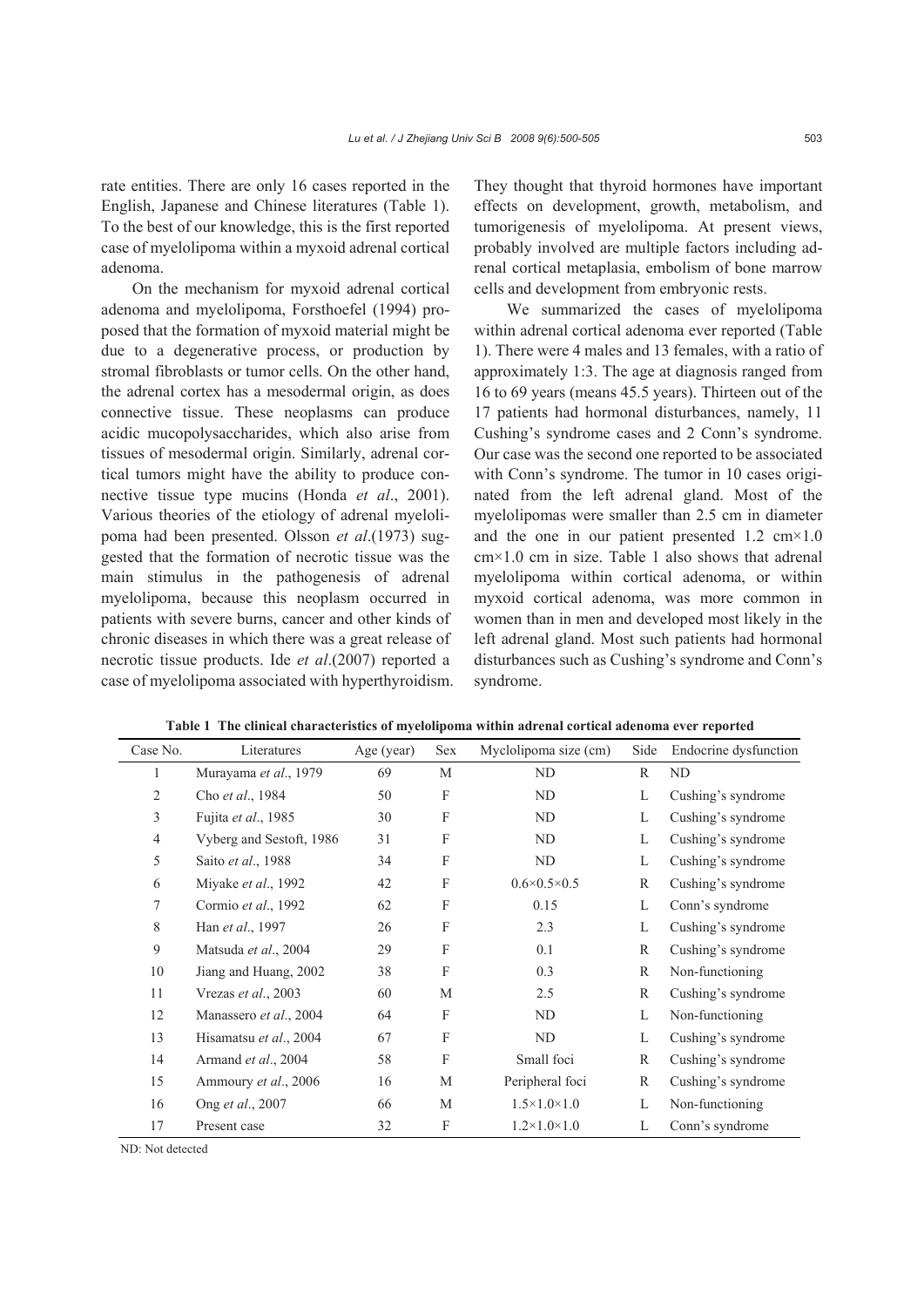The diagnosis of adrenal myelolipoma within myxoid cortical adenoma relies mainly on the pathological examination, and its characteristic features include the ample extracellular myxoid material and the formation of the pseudoglanders, which are composed of variable admixture of mature adipose tissue and hematopoietic elements. In our case, the tumor contained large amounts of extracellular mucous material that was positive for staining with Alcian blue. Immunostaining was positive for vimentin, synaptophysin and alpha-inhibin. CT scan showed focal fatty density and calcification spot within the adrenal mass, making the preoperative diagnosis of this tumor possible. However, considering the diagnosis of myxoid adrenal cortical adenoma, we should first exclude the diagnosis of myxoid adrenal cortical adenocarcinoma. In the case, there were no malignant indicators such as the vascular invasion, capsular invasion, and the mitotic figures or necrosis, thus ruling out myxoid adrenal cortical adrenacarcinoma.

The differential diagnosis also included retroperitoneal neoplasms that develop myxoid changes, such as myxoma, leiomyoma, leiomyosarcoma, liposarcoma, benign and malignant nerve sheath tumor, malignant fibrous histiocytoma and chordoma. Extraskeletal myxoid chondrosarcoma must be also considered although it was most common in the musculature of the extremities. Chordoma and extraskeletal myxoid chondrosarcoma were important with respect to histological differentiation because of their epithelioid appearance. However, it seemed relatively straightforward to distinguish myxoid adrenal cortical tumor from other myxoid neoplasms at the light-microscopic level, because most myxoid adrenal cortical tumors had a region that resembles a conventional adrenal cortical adenoma or carcinoma. Nevertheless, even in the case of a tumor without a region that resembles a conventional adrenal cortical tumor, immunohistochemical examination should lead us to the correct diagnosis when the possibility of a myxoid adrenal cortical adenoma was taken into account (Honda *et al*., 2001). When pseudoglandular areas were prominent, a well-differentiated metastatic adenocarcinoma was to be taken into account first, since pulmonary, breast and, more rarely, other glandular carcinomas may spread to the adrenal gland. Strong cytokeratin expression was usually helpful to identify a metastatic carcinoma. In addition, the appearance of myelolipoma within a myxoid cortical adenoma was different from fat-containing adrenal adenomas. An adrenal tumor containing fat foci was not always the myelolipoma. It is important to observe the other components rather than fat when fat was recognized in an adrenal tumor (Yamada *et al*., 2002).

In conclusion, myelolipoma within a myxoid cortical adenoma is an incidentaloma. The mechanism of concurrence remains unclear and multiple factors are probably involved. Although the tumor is benign, it can present with complications such as Cushing's syndrome and Conn's syndrome, so it requires immediate attention and management. The diagnosis and differential diagnosis rely mainly on the pathological examination and immunohistochemistry.

# ACKNOWLEDGMENT

We would like to thank Prof. Xin-ru YU (Department of Pathology, the First Affiliated Hospital, School of Medicine, Zhejiang University, Hangzhou, China) for kind and generous help in diagnosing the case.

#### **References**

- Ammoury, R.F., heptulla, R.A., Tatevian, N., Elenberg, E., 2006. Laparscopic adrenalectomy of an adrenal adenoma with myelolipoma relieves severe hypertension in a 16-year-old patient. *Pediatr. Nephrol.*, **21**(3):433-436. [doi:10.1007/s00467-005-2114-3]
- Armand, R., Cappola, A.R., Horenstein, R.B., 2004. Adrenal cortical adenoma with excess black pigment deposition, combined with myelolipoma and clinical Cushing's syndrome. *Int. J. Surg. Pathol.*, **12**(1):57-61. [doi:10.1177/ 106689690401200111]
- Cho, T., kitazono, S., Tanimura, A., Itoh, Y., 1984. Cortical adenoma of the adrenal gland assiciated with multiple tumors. *Byorito. Risho.*, **21**(2):101-107 (in Japanese).
- Cormio, L., Ruutu, M., Giardina, C., Selvaggi, F.P., 1992. Combined adrenal adenoma and myelolipoma in a patient with Conn's syndrome. Case Report. *Panminerva Med.*, **34**(4):209-212.
- Forsthoefel, K.F., 1994. Myxoid adrenal cortical carcinoma: a case report with differential diagnostic considerations. *Arch. Pathol. Lab. Med.*, **118**(11):1151-1153.
- Fujita, Y., Amemiya, H., Shibuya, A., 1985. Adrenal calcification and myelolipoma associated with Cushing's syndrome. *Jikerkai Med. J.*, **32**(9):495-501.